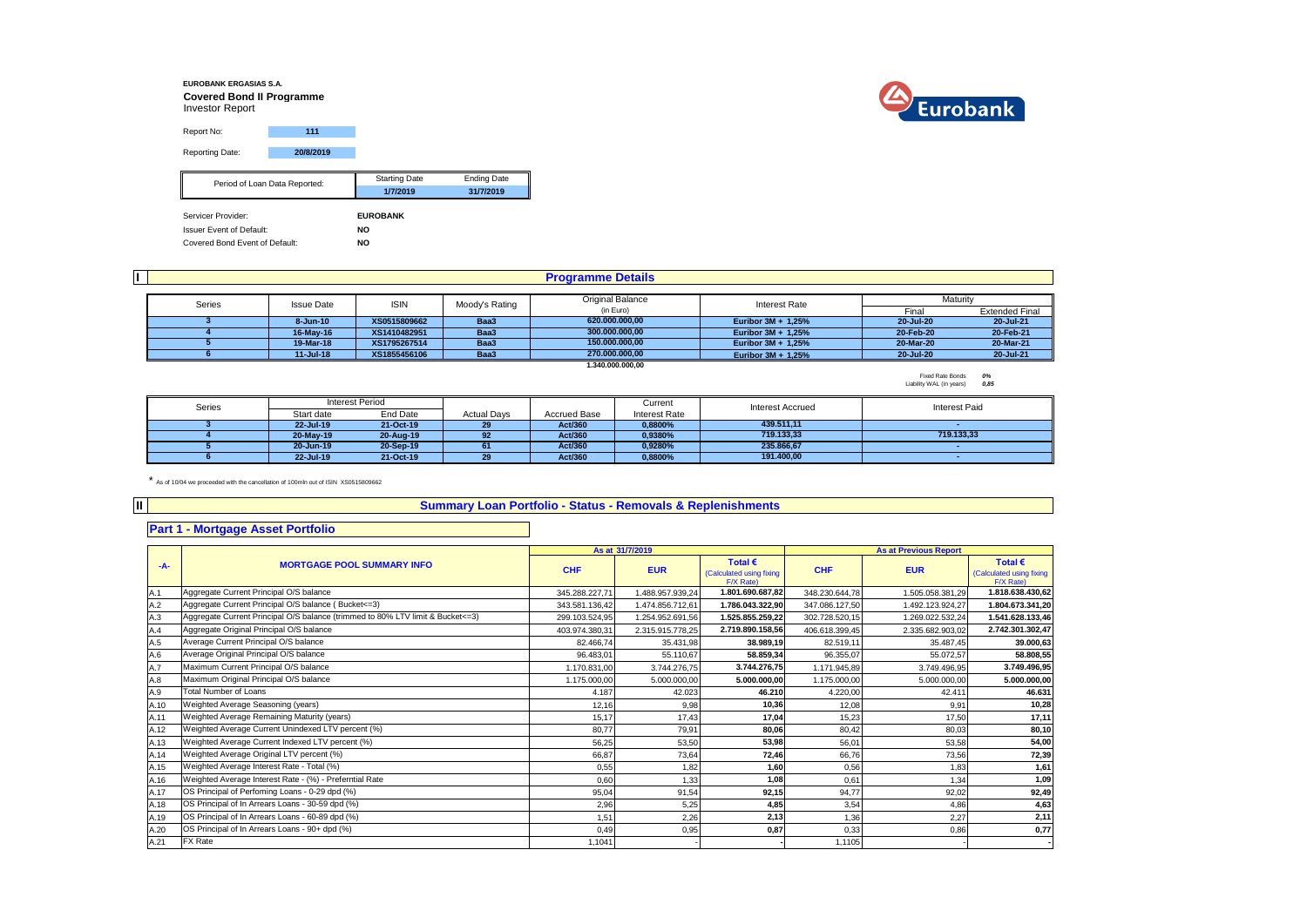|                | <b>Principal Receipts For Performing</b> | As at 31/7/2019    |               |                    |               |                                                   |              |  |
|----------------|------------------------------------------|--------------------|---------------|--------------------|---------------|---------------------------------------------------|--------------|--|
| -R-            | Or Delinquent / In Arrears Loans         |                    |               | <b>EUR</b>         |               | <b>Total €</b> (Calculated using fixing F/X Rate) |              |  |
|                |                                          | <b>No Of Loans</b> | <b>Amount</b> | <b>No Of Loans</b> | <b>Amount</b> | <b>No Of Loans</b>                                | Amount       |  |
| IB.            | Scheduled And Paid Repayments            | 5.331              | 1.239.970.48  | 45.566             | 4.841.913.27  | 50.897                                            | 5.964.973,21 |  |
| <b>B.2</b>     | <b>Partial Prepayments</b>               |                    | 138.974.43    | 30 <sup>1</sup>    | 216.997.19    |                                                   | 342.868,42   |  |
| B <sub>3</sub> | Whole Prepayments                        |                    | 298.562.88    | 53 <sub>1</sub>    | 708.546.54    | 58                                                | 978.959,44   |  |
| <b>B.4</b>     | Total Principal Receipts (B1+B2+B3)      |                    | 1.677.507.79  |                    | 5.767.457.00  |                                                   | 7.286.801,07 |  |

|       | <b>Non-Principal Receipts For Performing</b>          | As at 31/7/2019    |               |                    |               |                                                   |                                            |  |
|-------|-------------------------------------------------------|--------------------|---------------|--------------------|---------------|---------------------------------------------------|--------------------------------------------|--|
| $-C-$ | Or Delinquent / In Arrears Loans                      | <b>CHF</b>         |               | <b>EUR</b>         |               | <b>Total €</b> (Calculated using fixing F/X Rate) |                                            |  |
|       |                                                       | <b>No Of Loans</b> | <b>Amount</b> | <b>No Of Loans</b> | <b>Amount</b> | <b>No Of Loans</b>                                | <b>Amount</b><br>2.450.503.58<br>15.753.67 |  |
| C.1   | Interest From Installments                            | 4.415              | 162.126.06    | 46.037             | 2.303.663.57  | 50.452                                            |                                            |  |
| C.2   | Interest From Overdues                                | 2.134              | 1.347.29      | 19.685             | 14.533.41     | 21.819                                            |                                            |  |
| C.3   | Total Interest Receipts (C1+C2)                       |                    | 163.473.35    |                    | 2.318.196.98  |                                                   | 2.466.257.26                               |  |
| C.4   | Levy 128 To Be Paid To Servicer (in case of an Event) |                    |               |                    |               |                                                   |                                            |  |
|       |                                                       |                    |               |                    |               |                                                   |                                            |  |

## **Part 2 - Portfolio Status**

|       |                                               | As at 31/7/2019    |                |                    |                  |                                            |                  |  |
|-------|-----------------------------------------------|--------------------|----------------|--------------------|------------------|--------------------------------------------|------------------|--|
| $-A-$ | <b>Portfolio Status</b>                       | <b>CHF</b>         |                | <b>EUR</b>         |                  | Total € (Calculated using fixing F/X Rate) |                  |  |
|       |                                               | <b>No Of Loans</b> | <b>Amount</b>  | <b>No Of Loans</b> | <b>Amount</b>    | <b>No Of Loans</b>                         | <b>Amount</b>    |  |
| A.1   | Performing Loans                              | 4.027              | 328.146.829.99 | 36.533             | 1.363.066.284.54 | 40.560                                     | 1.660.273.811,02 |  |
| A.2   | Delinquent/In Arrears Loans 30 Day To 89 Days | 136 I              | 15.434.306.43  | 5.079              | 111.790.428.07   | 5.215                                      | 125.769.511,88   |  |
| A.3   | Totals (A1+ A2)                               | 4.163              | 343.581.136.42 | 41.612             | 1.474.856.712.61 | 45.775                                     | 1.786.043.322,90 |  |
| A.4   | In Arrears Loans 90 Days To 360 Days          |                    | 1.707.091.29   | 411                | 14.101.226.63    |                                            | 15.647.364,92    |  |
| A.5   | Denounced Loans                               |                    | 0.00           |                    | 0,00             |                                            | 0,00             |  |
| A.6   | Totals (A4+ A5)                               | <b>241</b>         | 1.707.091.29   | 411                | 14.101.226.63    | 435                                        | 15.647.364,92    |  |

|            |                                                       | As at 31/7/2019    |               |                    |                |                                                     |                |  |
|------------|-------------------------------------------------------|--------------------|---------------|--------------------|----------------|-----------------------------------------------------|----------------|--|
| $-B-$      | Breakdown of In Arrears Loans Number Of Days Past Due | <b>CHF</b>         |               | <b>EUR</b>         |                | Total $\epsilon$ (Calculated using fixing F/X Rate) |                |  |
|            |                                                       | <b>No Of Loans</b> | <b>Amount</b> | <b>No Of Loans</b> | <b>Amount</b>  | <b>No Of Loans</b>                                  | <b>Amount</b>  |  |
| <b>B.1</b> | 30 Days < Installment <= 59 Days                      | 99                 | 10.225.023.90 | 4.138              | 78.105.153.52  | 4.237                                               | 87.366.111,68  |  |
| <b>B.2</b> | 60 Days < Installment <= 89 Days                      |                    | 5.209.282.53  | 941                | 33.685.274.55  | 978                                                 | 38.403.400,20  |  |
| <b>B.3</b> | Total (B1+B2=A4)                                      | 136                | 15.434.306.43 | 5.079              | 111.790.428.07 | 5.215                                               | 125.769.511,88 |  |
| <b>B.4</b> | 90 Days < Installment <= 119 Days                     |                    | 1.183.988.60  | 247                | 8.890.787.83   | 263                                                 | 9.963.144,14   |  |
| <b>B.5</b> | 120 Days < Installment <= 360 Days                    |                    | 523.102.69    | 164                | 5.210.438.80   | 172                                                 | 5.684.220,79   |  |
| <b>B.6</b> | Total (B4+B5=A4)                                      | 24                 | 1.707.091.29  | 411                | 14.101.226.63  | 435                                                 | 15.647.364.92  |  |

# **Part 3 - Replenishment Loans - Removed Loans**

|     |                                       | At July-19          |              |                                                 |              |                                            |                      |  |
|-----|---------------------------------------|---------------------|--------------|-------------------------------------------------|--------------|--------------------------------------------|----------------------|--|
| -A- | <b>Loan Amounts During The Period</b> |                     |              | <b>EUR</b>                                      |              | Total € (Calculated using fixing F/X Rate) |                      |  |
|     |                                       | Replenishment Loans |              | Removed Loans Replenishment Loans Removed Loans |              | <b>Replenishment Loans</b>                 | <b>Removed Loans</b> |  |
| A.1 | <b>Total Outstanding Balance</b>      | 0.00                | 1.210.208.40 | 0,00                                            | 9.672.777.70 | 0,00                                       | 10.768.881,68        |  |
| A.2 | Number of Loans                       |                     |              |                                                 | 279          |                                            | 293                  |  |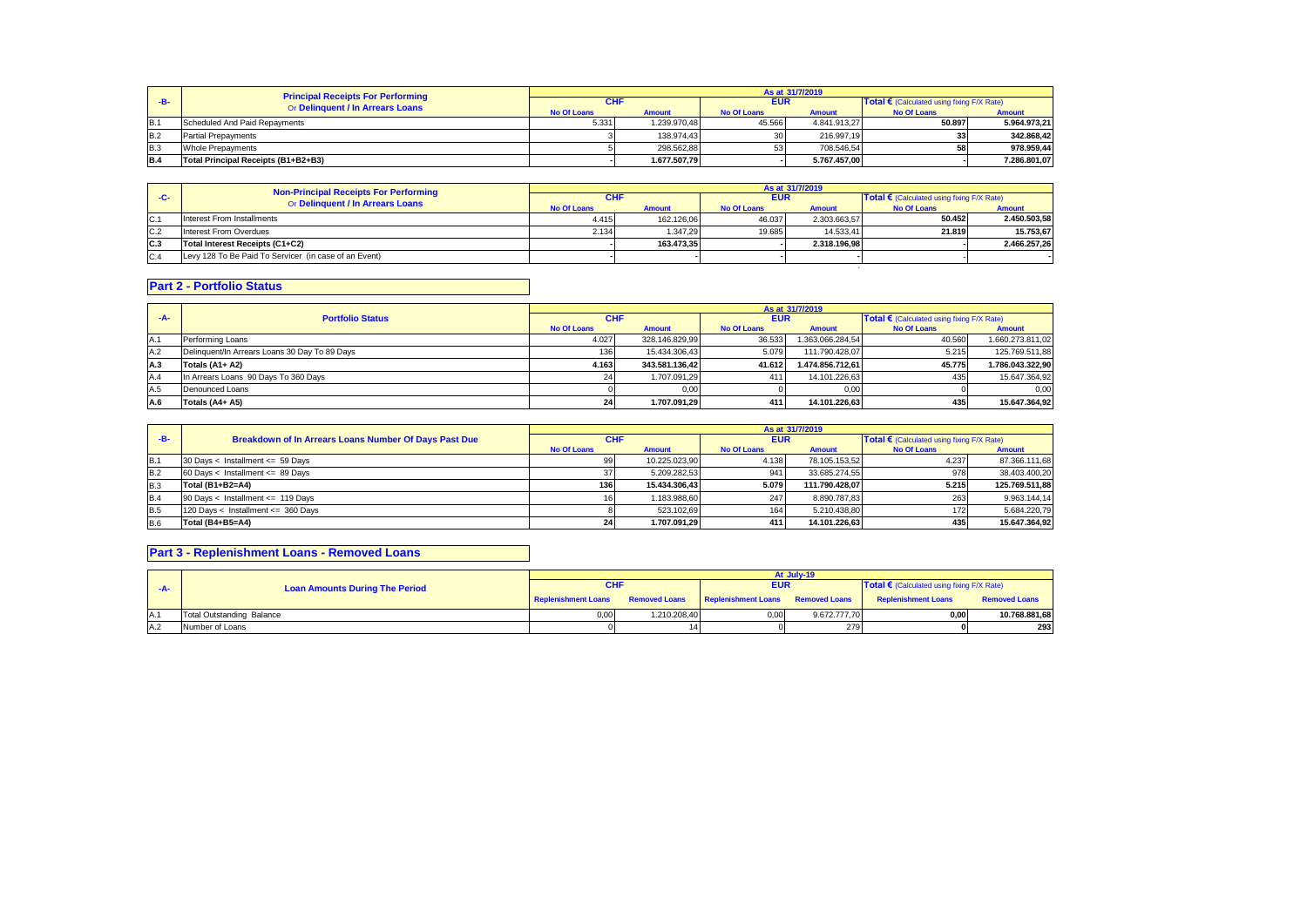| 目<br><b>Statutory Tests</b>                                                                           |                  | as of 31/7/2019 |
|-------------------------------------------------------------------------------------------------------|------------------|-----------------|
|                                                                                                       |                  |                 |
| Outstanding Bonds Principal                                                                           | 1.340.000.000,00 |                 |
| Outstanding Accrued Interest on Bonds <sup>1</sup>                                                    | 950.572,22       |                 |
| <b>Total Bonds Amount</b>                                                                             | 1.340.950.572,22 |                 |
| Current Outstanding Balance of Loans                                                                  | 1.801.690.687,82 |                 |
| A. Adjusted Outstanding Principal of Loans <sup>2</sup>                                               | 1.525.855.259,22 |                 |
| B. Accrued Interest on Loans                                                                          | 3.102.080,59     |                 |
| C. Outstanding Principal & accrued Interest of Marketable Assets                                      | 0,00             |                 |
| D. Aggregate Amount standing to the Credit of Trans. Account - excl. Commingling Res.                 | 0,00             |                 |
| Z. WAV CB maturity x OS principal amount x Neg. Carry Factor                                          | 5.723.611,11     |                 |
| Nominal Value (A+B+C+D-Z)                                                                             | 1.523.233.728,69 |                 |
| Bonds / Nominal Value Assets Percentage                                                               | 1.441.882.335,72 |                 |
| <b>Nominal Value Test Result</b>                                                                      |                  | Pass            |
| <b>Net Present Value Test</b>                                                                         |                  | Pass            |
| Net Present Value                                                                                     | 1.806.398.914,03 |                 |
| Net Present Value of Liabilities                                                                      | 1.354.291.178,27 |                 |
| Parallel shift +200bps of current interest rate curve                                                 |                  | Pass            |
| Net Present Value                                                                                     | 1.774.329.055,08 |                 |
| Net Present Value of Liabilities                                                                      | 1.349.510.865,96 |                 |
| Parallel shift -200bps of current interest rate curve                                                 |                  | Pass            |
| Net Present Value                                                                                     | 1.712.145.548,63 |                 |
| Net Present Value of Liabilities                                                                      | 1.372.044.051,05 |                 |
| <b>Interest Rate Coverage Test</b>                                                                    |                  | Pass            |
| Interest expected to be received in respect of assets comprised in the Cover Pool during the 1st year | 16.971.442,77    |                 |
| Interest due on all series of covered bonds during 1st year                                           | 9.632.276,06     |                 |
| Parameters                                                                                            |                  |                 |
| LTV Cap                                                                                               | 80,00%           |                 |
| Asset Percentage BoG                                                                                  | 95,00%           |                 |
| Asset Percentage <sup>3</sup>                                                                         | 93,00%           |                 |
| Negative carry Margin                                                                                 | 0,50%            |                 |
| Reserve Ledger <sup>4</sup>                                                                           |                  |                 |
| Opening Balance                                                                                       | 5.997.529,68     |                 |
| Required Reserve Amount                                                                               | 5.953.528,14     |                 |
| Amount credited to the account (payment to BoNY)                                                      | 0,00             |                 |
| Available (Outstanding) Reserve Amount t                                                              | 5.997.529,68     |                 |
|                                                                                                       |                  |                 |

<sup>1</sup> Outstanding Accrued Interest on Bonds as at end date of data's reporting period<br><sup>2</sup> The adjusted Outstanding Principal of Loans is the current Principle Balance adjusted to a maximum of the LTV cap of the indexed prope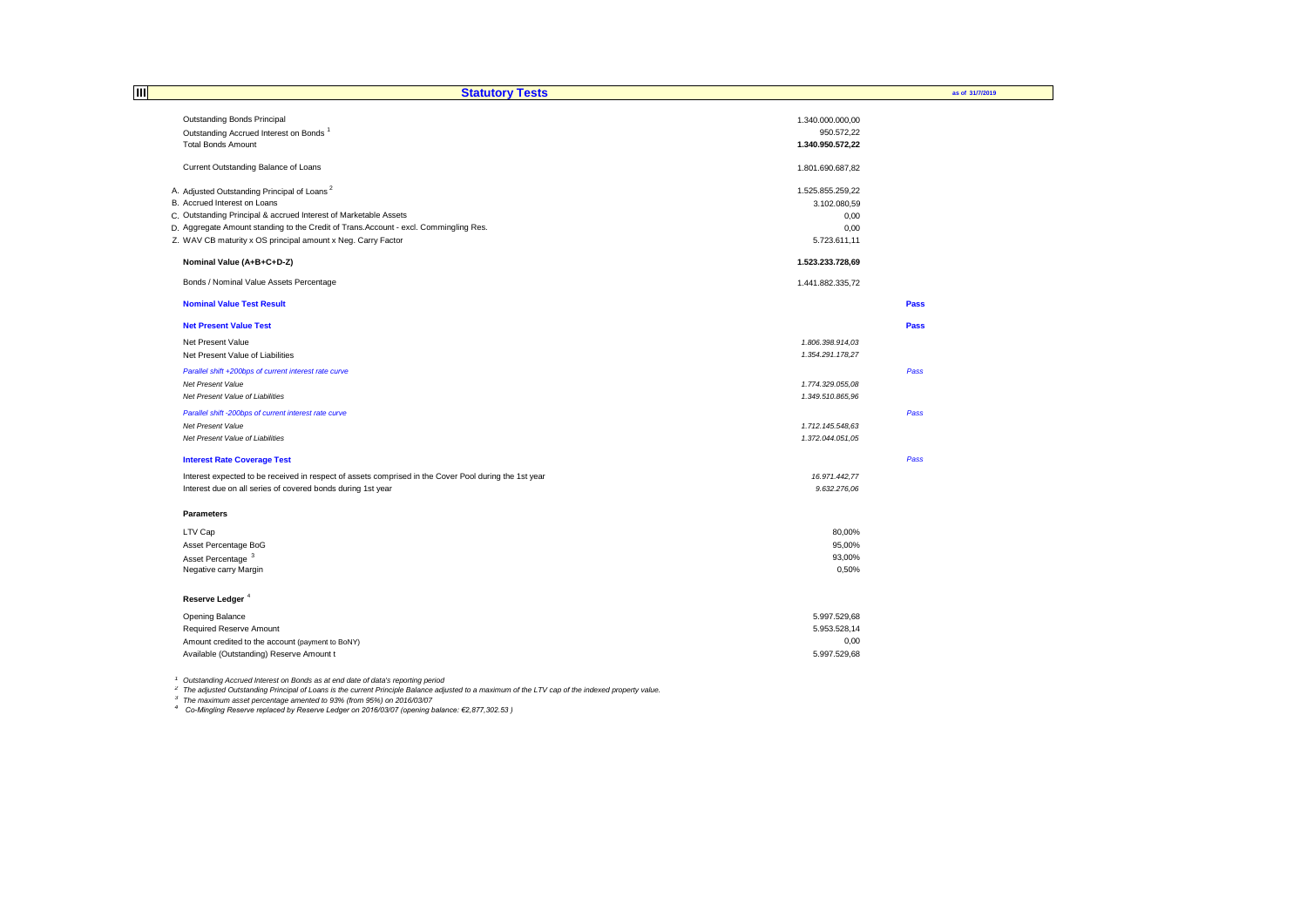**IV**

|                                         |                        | <b>Portfolio Stratifications</b> |                                   |                            |
|-----------------------------------------|------------------------|----------------------------------|-----------------------------------|----------------------------|
|                                         |                        |                                  |                                   |                            |
| <b>LOAN CURRENCY</b>                    | Num of Loans           | % of loans                       | OS Principal (in Euro)            | % of OS_Principal          |
| CHF                                     | 4.187                  | 9,06%                            | 312.732.748,58                    | 17,36%                     |
| <b>EUR</b>                              | 42.023                 | 90,94%                           | 1.488.957.939,24                  | 82,64%                     |
| <b>Grand Total</b>                      | 46.210                 | 100,00%                          | 1.801.690.687,82                  | 100,00%                    |
| <b>ORIGINAL LOAN AMOUNT</b>             |                        |                                  |                                   |                            |
|                                         | Num of Loans           | % of loans                       | Principal                         | % of Principal             |
| $0 - 37.500$<br>37.501 - 75.000         | 22.371<br>12.029       | 48,41%<br>26,03%                 | 439.641.956,66<br>655.297.568,82  | 16,16%<br>24,09%           |
| 75.001 - 100.000                        | 4.677                  | 10,12%                           | 413.037.834,25                    | 15,19%                     |
| 100.001 - 150.000                       | 4.213                  | 9,12%                            | 524.123.533,25                    | 19,27%                     |
| 150.001 - 250.000<br>250.001 - 500.000  | 2.216<br>628           | 4,80%<br>1,36%                   | 421.193.140,20<br>204.557.957,18  | 15,49%<br>7,52%            |
| 500.001 +                               | 76                     | 0,16%                            | 62.038.168,20                     | 2,28%                      |
| <b>Grand Total</b>                      | 46.210                 | 100,00%                          | 2.719.890.158,56                  | 100,00%                    |
|                                         |                        |                                  |                                   |                            |
| <b>OUTSTANDING LOAN AMOUNT</b>          | Num of Loans           | % of loans                       | Principal Euro Equiv.             | % of Principal Euro Equiv. |
| $0 - 37.500$                            | 30.476                 | 65,95%                           | 482.117.660,04                    | 26,76%                     |
| 37.501 - 75.000                         | 9.484                  | 20,52%                           | 503.654.397,74                    | 27,95%                     |
| 75.001 - 100.000<br>100.001 - 150.000   | 2.731<br>2.134         | 5,91%<br>4,62%                   | 235.319.087,28<br>257.566.528,27  | 13,06%<br>14,30%           |
| 150.001 - 250.000                       | 1.056                  | 2,29%                            | 198.374.266,93                    | 11,01%                     |
| 250.001 - 500.000                       | 281                    | 0,61%                            | 89.361.006,88                     | 4,96%                      |
| $500.001 +$<br><b>Grand Total</b>       | 48<br>46.210           | 0,10%<br>100,00%                 | 35.297.740,68<br>1.801.690.687,82 | 1,96%                      |
|                                         |                        |                                  |                                   | 100,00%                    |
| <b>ORIGINATION DATE</b>                 |                        |                                  |                                   |                            |
|                                         | Num of Loans<br>10.448 | % of loans                       | Principal Euro Equiv              | % of Principal Euro Equiv. |
| 1990-2004<br>2005                       | 3.404                  | 22,61%<br>7,37%                  | 246.425.048,67<br>177.068.192,43  | 13,68%<br>9,83%            |
| 2006                                    | 4.772                  | 10,33%                           | 271.310.978,24                    | 15,06%                     |
| 2007                                    | 4.158                  | 9,00%                            | 240.968.646,57                    | 13,37%                     |
| 2008<br>2009                            | 2.473<br>1.468         | 5.35%<br>3,18%                   | 153.670.780,53<br>80.607.049,20   | 8,53%<br>4,47%             |
| 2010                                    | 1.513                  | 3,27%                            | 75.827.618,25                     | 4,21%                      |
| 2011                                    | 2.063                  | 4,46%                            | 72.099.283,35                     | 4,00%                      |
| 2012                                    | 3.112<br>1.961         | 6,73%                            | 90.302.107,57                     | 5,01%                      |
| 2013<br>2014                            | 646                    | 4,24%<br>1,40%                   | 50.416.361,57<br>13.725.544,70    | 2,80%<br>0,76%             |
| 2015                                    | 316                    | 0,68%                            | 7.931.134,81                      | 0,44%                      |
| 2016                                    | 5.067                  | 10,97%                           | 162.623.001,84                    | 9,03%                      |
| 2017<br>2018                            | 3.053<br>1.387         | 6,61%<br>3,00%                   | 94.850.844,01<br>48.836.872,53    | 5,26%<br>2,71%             |
| 2019                                    | 369                    | 0,80%                            | 15.027.223,55                     | 0,83%                      |
|                                         |                        |                                  |                                   |                            |
| <b>Grand Total</b>                      | 46.210                 | 100,00%                          | 1.801.690.687,82                  | 100,00%                    |
| <b>MATURITY DATE</b>                    |                        |                                  |                                   |                            |
|                                         | Num of Loans           | % of loans                       | Principal Euro Equiv              | % of Principal Euro Equiv. |
| 2016 - 2020                             | 7.171                  | 15,52%                           | 149.659.374,37                    | 8,31%                      |
| 2021 - 2025<br>2026 - 2030              | 7.890<br>6.920         | 17,07%<br>14,98%                 | 175.492.464,91<br>218.432.974,45  | 9,74%<br>12,12%            |
| 2031 - 2035                             | 5.470                  | 11,84%                           | 246.571.269,30                    | 13,69%                     |
| 2036 - 2040                             | 5.925                  | 12,82%                           | 335.803.104,08                    | 18,64%                     |
| 2041 - 2045<br>2046 +                   | 5.170<br>7.664         | 11,19%<br>16,59%                 | 266.392.987,24<br>409.338.513,48  | 14,79%<br>22,72%           |
| <b>Grand Total</b>                      | 46.210                 | 100,00%                          | 1.801.690.687,82                  | 100,00%                    |
|                                         |                        |                                  |                                   |                            |
| <b>REMAIN. TIME TO MATURITY</b>         | Num of Loans           | % of loans                       | Principal Euro Equiv.             | % of Principal Euro Equiv. |
| $0 - 40$ months                         | 11.668                 | 25,25%                           | 259.172.877,74                    | 14,38%                     |
| 40.01 - 60 months                       | 1.401                  | 3,03%                            | 28.963.370,79                     | 1,61%                      |
| 60.01 - 90 months<br>90.01 - 120 months | 3.544<br>3.464         | 7,67%<br>7,50%                   | 69.566.015,43<br>106.338.038.81   | 3,86%<br>5.90%             |
| 120.01 - 150 months                     | 2.965                  | 6,42%                            | 126.240.057,30                    | 7,01%                      |
| 150.01 - 180 months                     | 2.790                  | 6,04%                            | 122.149.088,19                    | 6,78%                      |
| over 180 months                         | 20.378                 | 44,10%                           | 1.089.261.239,56                  | 60,46%                     |
| <b>Grand Total</b>                      | 46.210                 | 100,00%                          | 1.801.690.687,82                  | 100,00%                    |
| <b>INTEREST RATE</b>                    |                        |                                  |                                   |                            |
|                                         | Num of Loans           | % of loans                       | Principal Euro Equiv.             | % of Principal Euro Equiv. |
| $0.00\% - 1.00\%$<br>1.01% - 2.00%      | 14.177<br>12.840       | 30,68%<br>27,79%                 | 662.681.383,12<br>679.992.489,71  | 37,74%                     |
| 2.01% - 3.00%                           | 4.239                  | 9,17%                            | 153.117.784,61                    | 36,78%<br>8,50%            |
| 3.01% - 4.00%                           | 6.068                  | 13,13%                           | 170.403.682,49                    | 9,46%                      |
| 4.01% - 5.00%<br>5.01% - 6.00%          | 5.073<br>793           | 10,98%<br>1,72%                  | 66.050.801,67<br>24.081.121,77    | 3,67%<br>1,34%             |
| $6.01\% - 7.00\%$                       | 1.235                  | 2,67%                            | 17.888.929,57                     | 0,99%                      |
| $7.01% +$                               | 1.785                  | 3,86%                            | 27.474.494,88                     | 1,52%                      |
| <b>Grand Total</b>                      | 46.210                 | 100,00%                          | 1.801.690.687,82                  | 100,00%                    |
| <b>CURRENT LTV Indexed</b>              |                        |                                  |                                   |                            |
|                                         | Num of Loans           | % of loans                       | Principal Euro Equiv.             | % of Principal Euro Equiv. |
| $0.00\% - 20.00\%$                      | 10.553                 | 22,84%                           | 104.642.745,89                    | 5,81%                      |
| 20.01% - 30.00%<br>30.01% - 40.00%      | 3.431<br>3.630         | 7,42%<br>7,86%                   | 83.760.254,11<br>108.104.705,21   | 4,65%<br>6,00%             |
| 40.01% - 50.00%                         | 3.668                  | 7,94%                            | 130.557.316,18                    | 7,25%                      |
| 50.01% - 60.00%                         | 3.738                  | 8,09%                            | 150.640.717,08                    | 8,36%                      |
| 60.01% - 70.00%<br>70.01% - 80.00%      | 3.620<br>3.266         | 7,83%<br>7,07%                   | 167.740.705,19<br>162.759.793,24  | 9,31%<br>9,03%             |
| 80.01% - 90.00%                         | 2.854                  | 6,18%                            | 164.759.260,99                    |                            |
| 90.01% - 100.00%<br>$100.00\% +$        | 2.651<br>8.799         | 5,74%<br>19,04%                  | 149.707.392,33<br>579.017.797,62  | 9,14%<br>8,31%<br>32,14%   |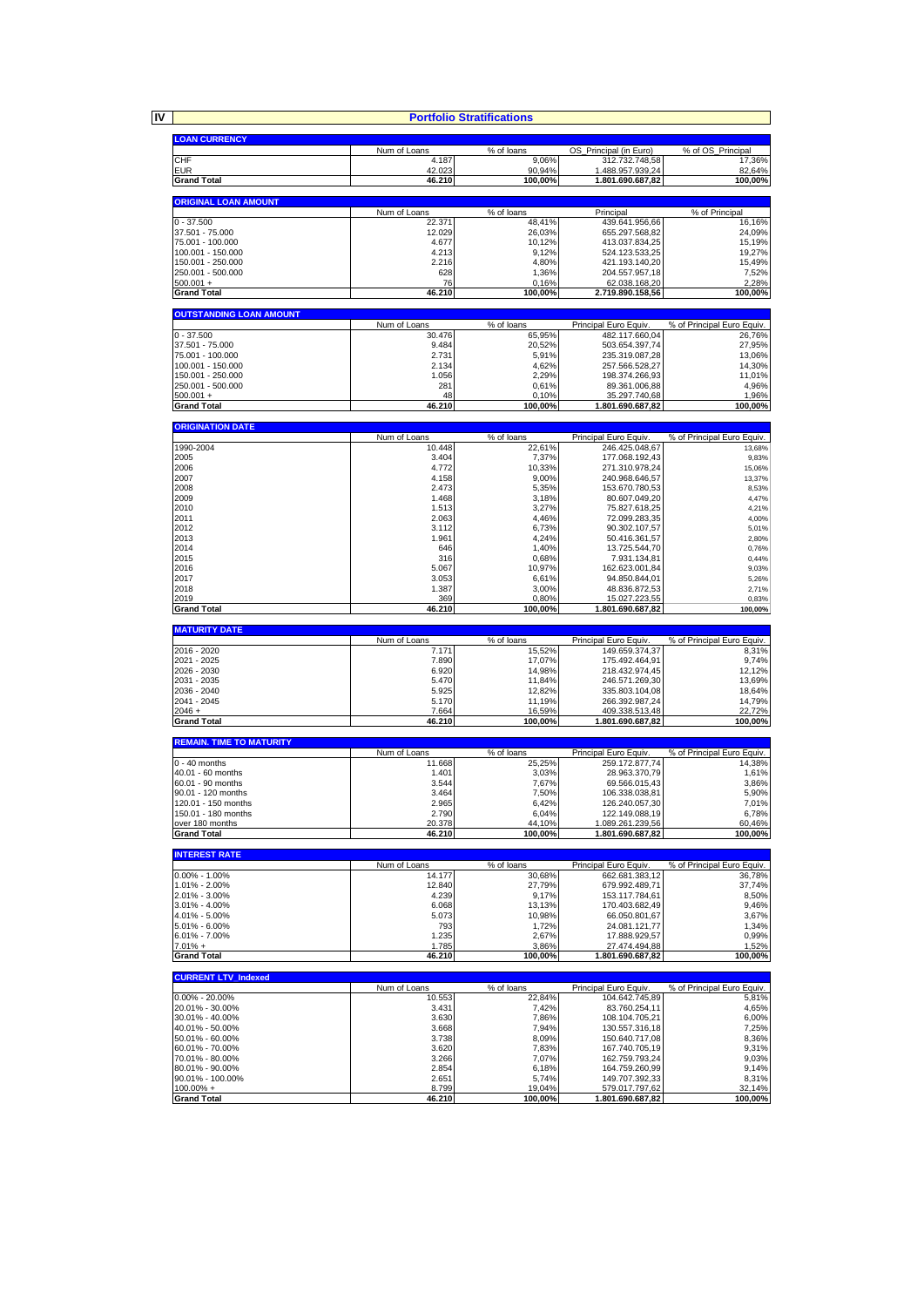| <b>CURRENT LTV_Unindexed</b>                                    |                        |                      |                                         |                                      |
|-----------------------------------------------------------------|------------------------|----------------------|-----------------------------------------|--------------------------------------|
|                                                                 | Num of Loans           | % of loans           | Principal Euro Equiv.                   | % of Principal Euro Equiv.           |
| $0.00\% - 20.00\%$                                              | 12.637                 | 27,35%               | 160.657.331,77                          | 8,92%                                |
| 20.01% - 30.00%                                                 | 5.689                  | 12,31%               | 160.911.065,56                          | 8,93%                                |
| 30.01% - 40.00%<br>40.01% - 50.00%                              | 5.745<br>5.436         | 12,43%<br>11,76%     | 216.598.133,96<br>242.483.683,07        | 12,02%<br>13,46%                     |
| 50.01% - 60.00%                                                 | 4.880                  | 10,56%               | 257.794.498,85                          | 14,31%                               |
| 60.01% - 70.00%                                                 | 4.894                  | 10,59%               | 289.607.028,27                          | 16,07%                               |
| 70.01% - 80.00%                                                 | 4.291                  | 9,29%                | 275.550.564,26                          | 15,29%                               |
| 80.01% - 90.00%                                                 | 1.764                  | 3,82%                | 123.504.099,86                          | 6,85%                                |
| 90.01% - 100.00%                                                | 549                    | 1,19%                | 42.033.493,80                           | 2,33%                                |
| $100.00\% +$<br><b>Grand Total</b>                              | 325<br>46.210          | 0,70%<br>100,00%     | 32.550.788,42<br>1.801.690.687,82       | 1,81%<br>100,00%                     |
|                                                                 |                        |                      |                                         |                                      |
| <b>ORIGINAL LTV</b>                                             |                        |                      |                                         |                                      |
|                                                                 | Num of Loans           | % of loans           | Principal Euro Equiv.                   | % of Principal Euro Equiv.           |
| $0.00\% - 20.00\%$<br>20.01% - 30.00%                           | 4.853<br>4.619         | 10,50%<br>10,00%     | 62.227.116,07<br>89.668.899,32          | 3,45%<br>4,98%                       |
| 30.01% - 40.00%                                                 | 4.766                  | 10,31%               | 126.311.240.77                          | 7,01%                                |
| 40.01% - 50.00%                                                 | 4.966                  | 10,75%               | 169.804.431,67                          | 9,42%                                |
| 50.01% - 60.00%                                                 | 4.698                  | 10,17%               | 195.528.104,28                          | 10,85%                               |
| 60.01% - 70.00%                                                 | 4.504                  | 9,75%                | 205.409.069,84                          | 11,40%                               |
| 70.01% - 80.00%                                                 | 4.803                  | 10,39%               | 248.776.108,22                          | 13,81%                               |
| 80.01% - 90.00%                                                 | 4.451                  | 9,63%                | 233.322.419,14                          | 12,95%                               |
| 90.01% - 100.00%<br>$100.00\%$ +                                | 3.727<br>4.823         | 8,07%<br>10,44%      | 247.174.535,54<br>223.468.762,97        | 13,72%<br>12,40%                     |
| <b>Grand Total</b>                                              | 46.210                 | 100,00%              | 1.801.690.687,82                        | 100,00%                              |
|                                                                 |                        |                      |                                         |                                      |
| <b>LOCATION OF PROPERTY</b>                                     |                        |                      |                                         |                                      |
| Attica                                                          | Num of Loans<br>19.782 | % of loans<br>42,81% | Principal Euro Equiv.                   | % of Principal Euro Equiv.<br>52,14% |
| Thessaloniki                                                    | 6.550                  | 14,17%               | 939.369.634,50<br>248.992.588,47        | 13,82%                               |
| Macedonia                                                       | 4.770                  | 10,32%               | 127.823.494,20                          | 7,09%                                |
| Peloponnese                                                     | 3.527                  | 7,63%                | 112.751.424,57                          | 6,26%                                |
| Thessaly                                                        | 3.166                  | 6,85%                | 86.507.169,46                           | 4,80%                                |
| Sterea Ellada                                                   | 2.600                  | 5,63%                | 78.772.057,57                           | 4,37%                                |
| Creta Island<br>Ionian Islands                                  | 1.637<br>706           | 3,54%<br>1,53%       | 59.200.636,33<br>24.839.382,47          | 3,29%<br>1,38%                       |
| Thrace                                                          | 988                    | 2,14%                | 30.692.415,23                           | 1,70%                                |
| Epirus                                                          | 1.209                  | 2,62%                | 32.792.205,91                           | 1,82%                                |
| Aegean Islands                                                  | 1.275                  | 2,76%                | 59.949.679,12                           | 3,33%                                |
| <b>Grand Total</b>                                              | 46.210                 | 100,00%              | 1.801.690.687,82                        | 100,00%                              |
| <b>SEASONING</b>                                                |                        |                      |                                         |                                      |
|                                                                 | Num of Loans           | % of loans           | Principal Euro Equiv.                   | % of Principal Euro Equiv.           |
| $0 - 12$                                                        | 1.036                  | 2,24%                | 41.984.669,60                           | 2,33%                                |
| $12 - 24$                                                       |                        |                      |                                         |                                      |
|                                                                 | 1.223                  | 2,65%                | 37.085.266,37                           | 2,06%                                |
| 24 - 36                                                         | 5.368                  | 11,62%               | 171.752.592,68                          | 9,53%                                |
| $36 - 60$                                                       | 2.748                  | 5,95%                | 82.435.273,22                           | 4,58%                                |
| $60 - 96$                                                       | 6.482                  | 14,03%               | 179.774.121,70                          | 9,98%                                |
| over 96<br><b>Grand Total</b>                                   | 29.353<br>46.210       | 63,52%<br>100,00%    | 1.288.658.764,25<br>1.801.690.687,82    | 71,52%<br>100,00%                    |
|                                                                 |                        |                      |                                         |                                      |
| <b>LEGAL LOAN TERM</b>                                          |                        |                      |                                         |                                      |
| $0 - 5$ years                                                   | Num of Loans<br>7.423  | % of loans<br>16,06% | Principal Euro Equiv.<br>230.666.374,33 | % of Principal Euro Equiv.<br>12,80% |
| 5 - 10 years                                                    | 1.078                  | 2,33%                | 10.390.397,22                           | 0,58%                                |
| 10 - 15 years                                                   | 2.956                  | 6,40%                | 49.547.776,39                           | 2,75%                                |
| 15 - 20 years                                                   | 4.913                  | 10,63%               | 140.464.181,66                          | 7,80%                                |
| 20 - 25 years                                                   | 6.661                  | 14,41%               | 255.076.234,71                          | 14,16%                               |
| 25 - 30 years<br>30 - 35 years                                  | 9.340<br>5.591         | 20,21%<br>12,10%     | 395.074.080,78<br>261.446.573,24        | 21,93%<br>14,51%                     |
| $35$ years $+$                                                  | 8.248                  | 17,85%               | 459.025.069,49                          | 25,48%                               |
| <b>Grand Total</b>                                              | 46.210                 | 100,00%              | 1.801.690.687,82                        | 100,00%                              |
|                                                                 |                        |                      |                                         |                                      |
| <b>REAL ESTATE TYPE</b>                                         | Num of Loans           | % of loans           | Principal Euro Equiv                    | % of Principal Euro Equiv.           |
| Flats                                                           | 33.379                 | 72,23%               | 1.259.074.469,24                        | 69,88%                               |
| Houses                                                          | 12.831                 | 27,77%               | 542.616.218,58                          | 30.12%                               |
| <b>Grand Total</b>                                              | 46.210                 | 100,00%              | 1.801.690.687,82                        | 100,00%                              |
|                                                                 |                        |                      |                                         |                                      |
| <b>LOAN PURPOSE</b>                                             | Num of Loans           | % of loans           | Principal Euro Equiv.                   | % of Principal Euro Equiv.           |
| Construction                                                    | 8.488                  | 18,37%               | 336.984.239,39                          | 18,70%                               |
| Purchase                                                        | 17.657                 | 38,21%               | 851.992.690,61                          | 47,29%                               |
| Repair                                                          | 9.411                  | 20,37%               | 378.781.112,72                          | 21,02%                               |
| Construction (re-mortgage)                                      | 127                    | 0,27%                | 7.576.280,65                            | 0,42%                                |
| Purchase (re-mortgage)<br>Repair (re-mortgage)                  | 588<br>435             | 1,27%<br>0,94%       | 29.335.646,88<br>23.347.689,52          | 1,63%<br>1,30%                       |
| <b>Equity Release</b>                                           | 9.504                  | 20,57%               | 173.673.028,05                          | 9,64%                                |
| <b>Grand Total</b>                                              | 46.210                 | 100,00%              | 1.801.690.687,82                        | 100,00%                              |
|                                                                 |                        |                      |                                         |                                      |
| <b>INTEREST PAYMENT FREQUENCY</b>                               | Num of Loans           | % of loans           | Principal Euro Equiv.                   | % of Principal Euro Equiv.           |
| FA                                                              | 36.816                 | 79,67%               | 1.519.165.351,86                        | 84,32%                               |
| Balloon                                                         | 9.394                  | 20,33%               | 282.525.335,96                          | 15,68%                               |
| <b>Grand Total</b>                                              | 46.210                 | 100,00%              | 1.801.690.687,82                        | 100,00%                              |
| <b>INTEREST RATE TYPE</b>                                       |                        |                      |                                         |                                      |
|                                                                 | Num of Loans           | % of loans           | Principal Euro Equiv.                   | % of Principal Euro Equiv.           |
| Floating                                                        | 43.792                 | 94,77%               | 1.734.093.557,00                        | 96,25%                               |
| <b>Fixed Converting to Floating</b><br><b>Fixed to Maturity</b> | 2.245<br>173           | 4,86%<br>0,37%       | 65.859.711,76<br>1.737.419,07           | 3,66%<br>0,10%                       |

Fixed rate assets *3,75%*